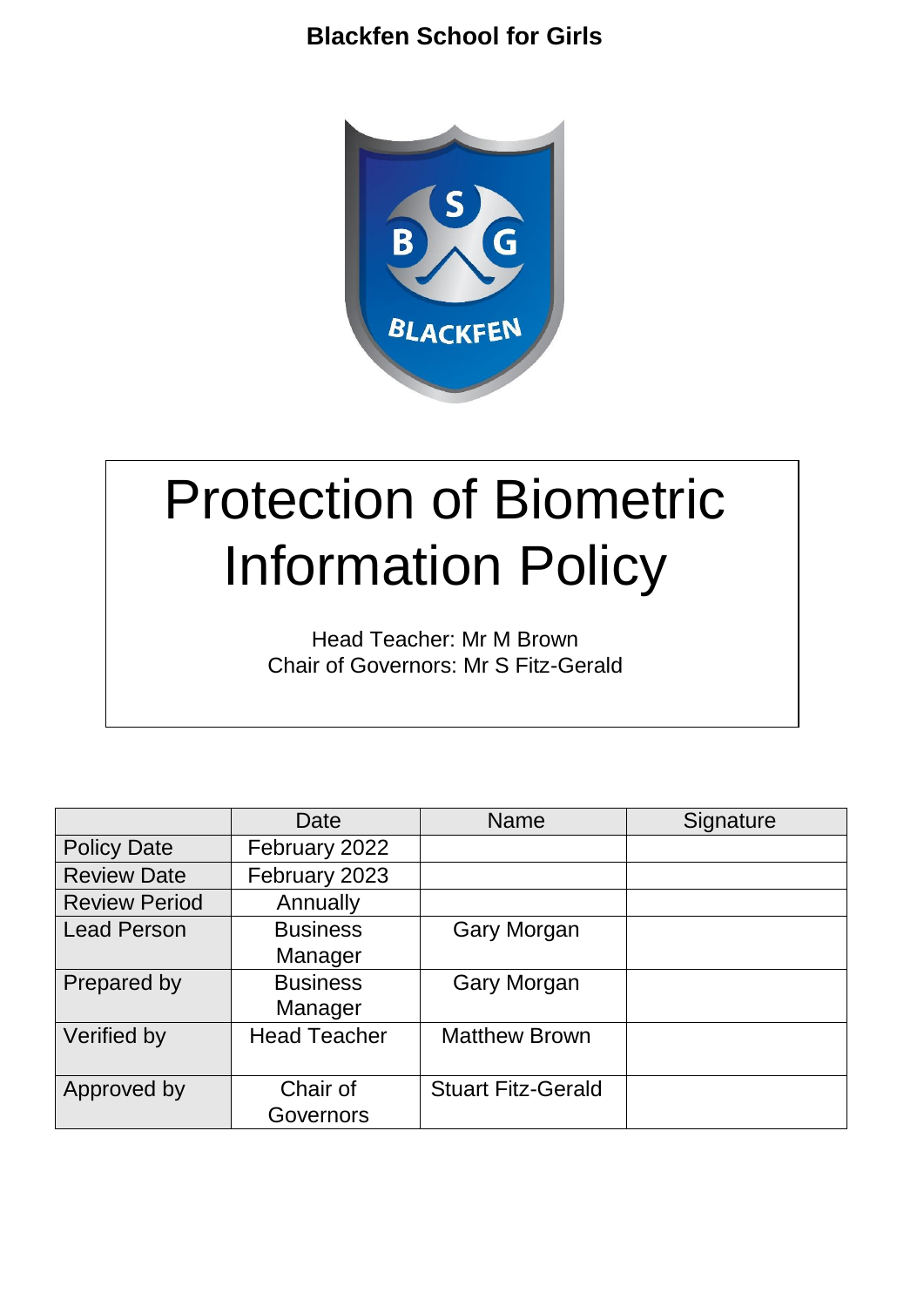# **Contents**

- **1**. Introduction
- **2.** What is biometric data?
- **3.** What is an automated biometric recognition system?
- **4.** What does data processing mean?
- **5.** Biometric data use at Blackfen School for Girls
- **6.** Frequently Asked Questions
- **7.** Associated Resources
- **8.** Equality Impact Assessment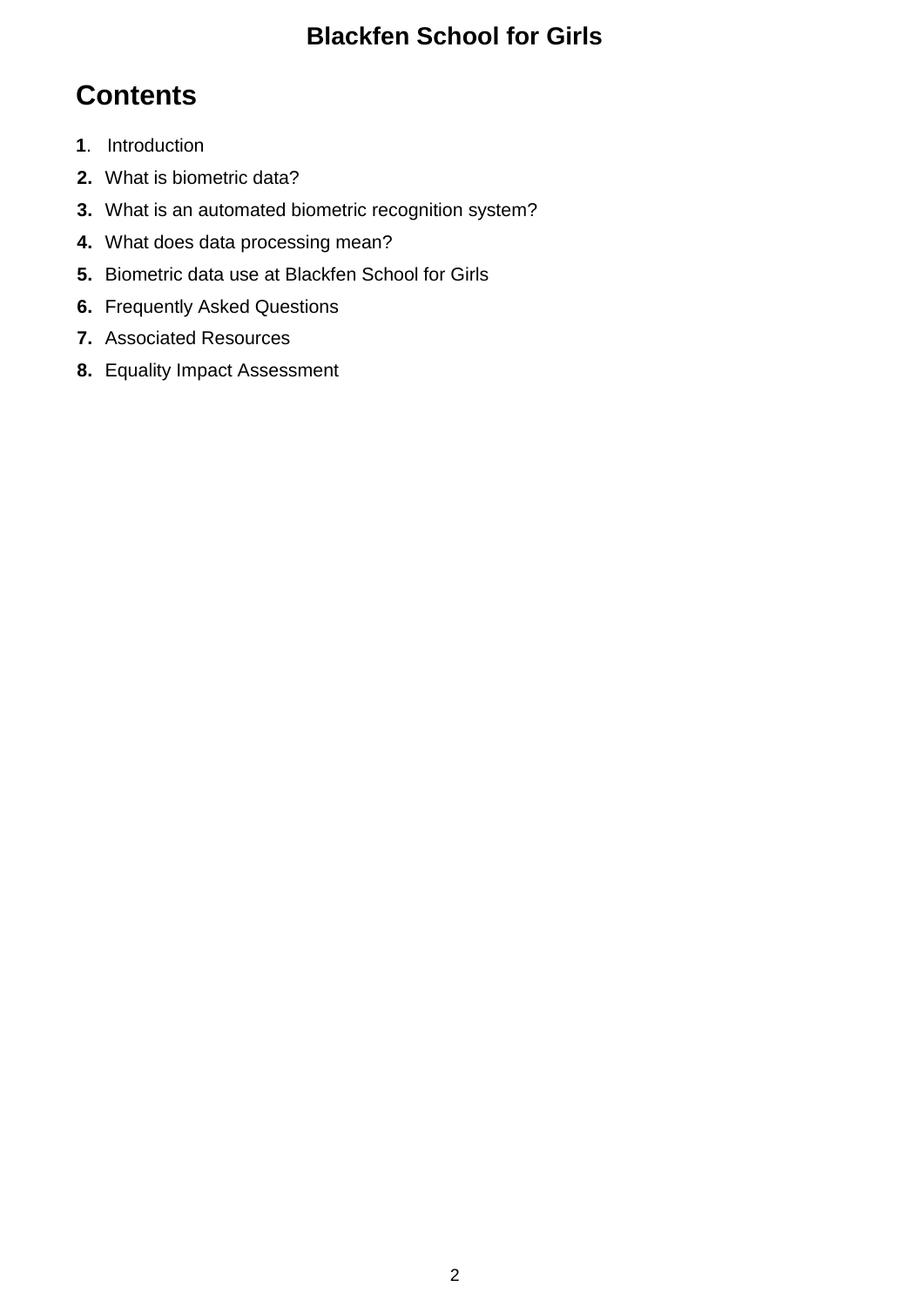### **Introduction**

- 1.1 Schools and colleges that use pupils' biometric data (see 1 below) must treat the data collected with appropriate care and must comply with the data protection principles as set out in the General Data Protection Regulation 2016 (GDPR) and the Data Protection Act 2018 (DPA).
- 1.2 Where the data is to be used as part of an automated biometric recognition system (see 2 below), schools and colleges must also comply with the additional requirements in sections 26 to 28 of the Protection of Freedoms Act 2012.
- 1.3 Blackfen School must ensure that each parent of a student is notified of Blackfen School's intention to use the student biometric data (see 1 below) as part of an automated biometric recognition system.
- 1.4 The written consent of at least one parent must be obtained before the data is taken from the student and used (i.e. 'processed' – see 3 below). This applies to all pupils in schools and colleges under the age of 18. In no circumstances can a student biometric data be processed without written consent.
- 1.5 Blackfen School must not process the biometric data of a pupil (under 18 years of age) where:
	- The student (whether verbally or non-verbally) objects or refuses to participate in the processing of their biometric data;
	- No parent has consented in writing to the processing; or
	- A parent has objected in writing to such processing, even if another parent has given written consent.
- 1.6 Blackfen School must provide reasonable alternative means of accessing services for those pupils who will not be using an automated biometric recognition system. This is provided in the form of a PIN number.

# **What is biometric data?**

- 2.1 Biometric data means personal information about an individual's physical or behavioural characteristics that can be used to identify that person; this can include their fingerprints, facial shape, retina and iris patterns, and hand measurements.
- 2.2 Biometric data is classified as Special Category data under the GDPR and DPA. A lawful basis for processing under Article 9 of GDPR must be identified by the school. For the purposes of this document, the lawful basis is Article 9(2)(a) Consent.
- 2.3 Biometric data must be obtained, used and stored in accordance with the GDPR and DPA.
- 2.4 In line with GDPR requirements, a Privacy Impact Assessment must be carried out before the biometric data system is implemented, assessing any risks to data subjects and the measures the GDPR School will take to minimise the risks.
- 2.5 The Protection of Freedoms Act 2012 includes provisions which relate to the use of biometric data in schools and colleges when used as part of an automated biometric recognition system. These provisions are in addition to the requirements of the Data Protection Act 1998 and 2018.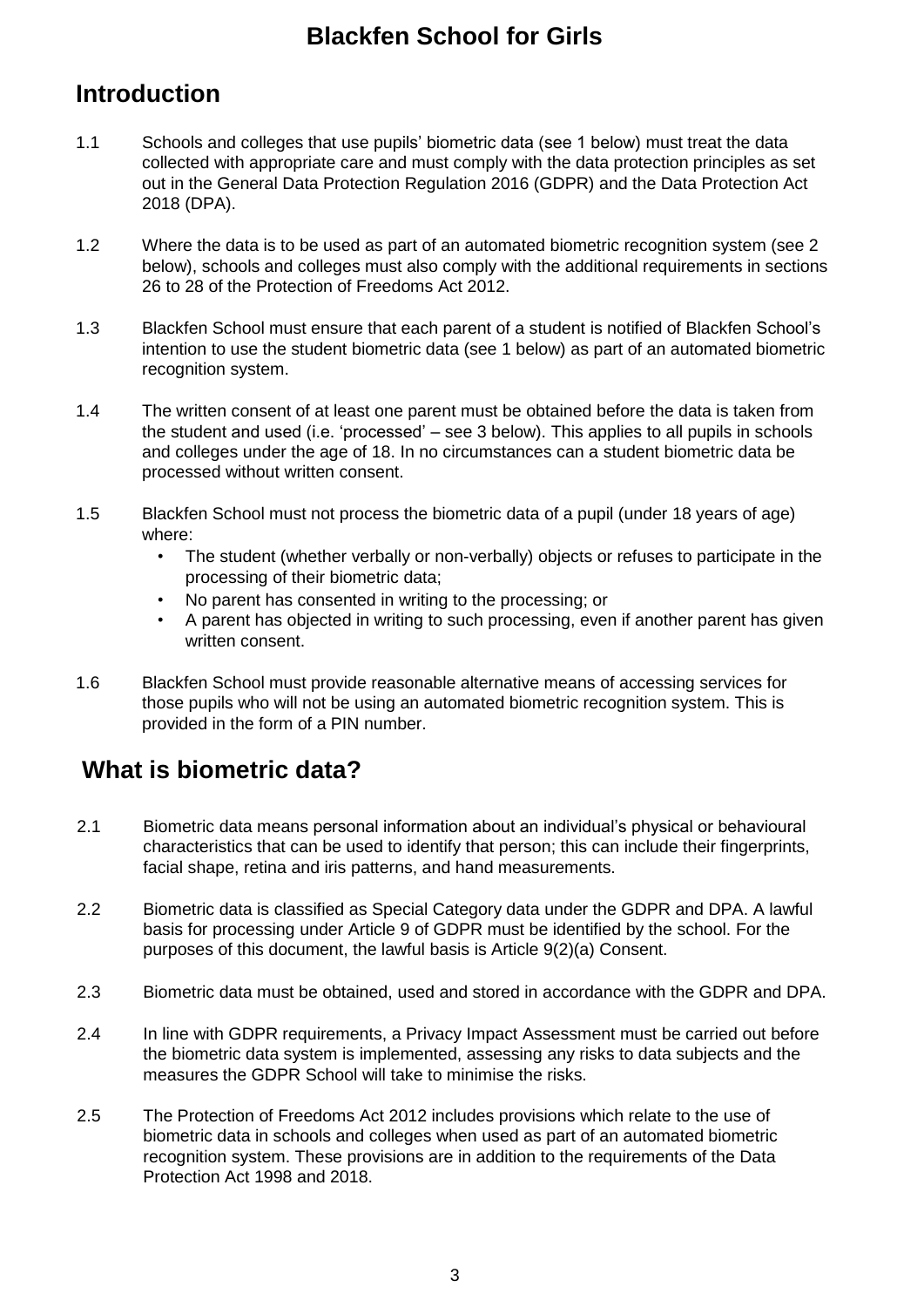### **What is an automated biometric recognition system?**

- 3.1 An automated biometric recognition system uses technology which measures an individual's physical or behavioural characteristics by using equipment that operates 'automatically' (i.e. electronically). Information from the individual is automatically compared with biometric information stored in the system to see if there is a match in order to recognise or identify the individual.
- 3.2 Biometric recognition systems can use many kinds of physical or behavioural characteristics such as those listed in 1) above.

### **What does data processing mean?**

- 4.1 'Processing' of biometric information includes obtaining, recording or holding the data or carrying out any operation or set of operations on the data including (but not limited to) disclosing it, deleting it, organising it or altering it. An automated biometric recognition system processes data when:
	- Recording pupils' biometric data, for example, taking measurements from a fingerprint via a fingerprint scanner;
	- Storing pupils' biometric information on a database system; or
	- Using that data as part of an electronic process, for example, by comparing it with biometric information stored on a database in order to identify or recognise pupils.

### **Biometric data use at Blackfen School**

Consent for biometric data use is sought when a pupil joins the school. The consent is logged in SIMS and can be withdrawn at any time as stated on the consent form.

Finger-image data is held onsite on a secure server and is retained for the duration of the student time at the school. Finger-image data is used exclusively for the use of the school canteen (Fastrak Cashless Catering Software).

### **Frequently Asked Questions**

#### **What is biometric data?**

Biometric data means personal information about an individual's physical or behavioural characteristics that can be used to identify that person; this can include their finger-images, facial shape, retina and iris patterns, and hand measurements.

For the purposes of Blackfen School, this takes the form of a finger-image used to identify users when they purchase school meals.

Biometric data (finger-images) are stored as a series of data points, converted from images by a mathematical algorithm. These data points cannot be used to reconstruct a useable fingerprint even with the algorithm available. The level of detail stored in these data points is well below the level of detail needed for forensic identification of someone and would be completely inadmissible, both in terms of quality and legality, in court. The data points are encrypted before being stored. The encryption standard used by the system in place at Blackfen School (BioStoer) for encrypting the data points is AES 256 with the symmetric key being stored in RSA 2048.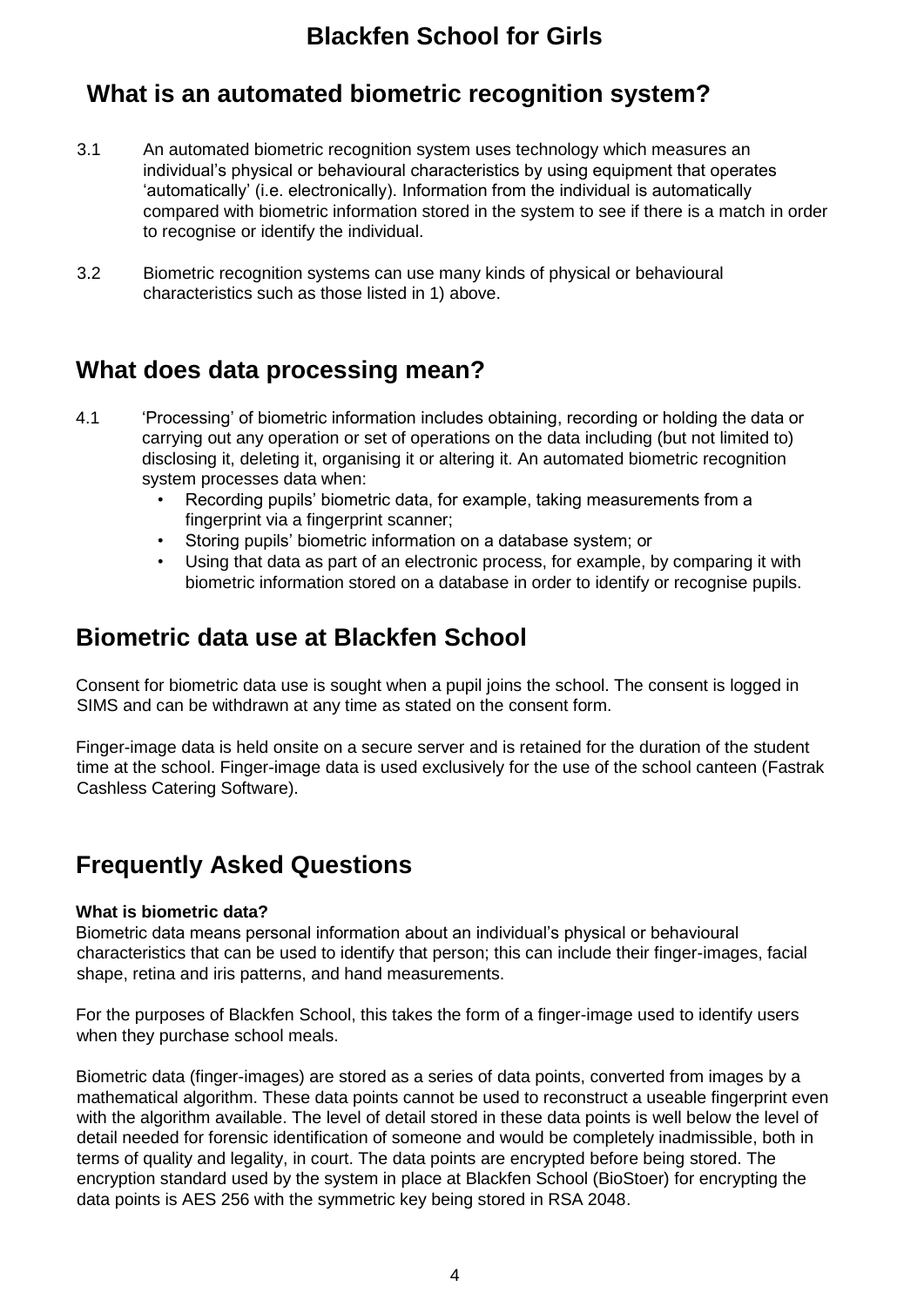#### **What information should schools provide to parents/pupils to help them decide whether to object or for parents to give their consent?**

Any objection or consent by a parent or pupil must be an informed decision. Blackfen School will take steps to ensure parents and pupils receive full information about the processing of biometric data including a description of the kind of system in use, the nature of the data processed, the purpose of the processing and how the data will be obtained and used. Pupils should be provided with information in a manner that is appropriate to their age and understanding.

#### **What if one parent disagrees with the other?**

Schools and colleges will be required to notify each parent of a student whose biometric information they wish to collect/use. If one parent objects in writing, then the school will not be permitted to take or use that student biometric data.

#### **How will the student right to object work in practice – must they do so in writing?**

A student is not required to object in writing. An older student may be more able to say that they object to the processing of their biometric data. A younger student may show reluctance to take part in the physical process of giving the data in other ways. In either case, the school or college will not be permitted to collect or process the data.

#### **Are schools required to ask/tell parents before introducing an automated biometric recognition system?**

Schools are not required by law to consult parents before installing an automated biometric recognition system. However, they are required to notify parents and secure consent from at least one parent before biometric data is obtained or used for the purposes of such a system. It is up to schools to consider whether it is appropriate to consult parents and pupils in advance of introducing such a system.

#### **Do schools need to renew consent every year?**

No. The original written consent is valid until such time as it is withdrawn. However, it can be overridden, at any time if another parent or the student objects to the processing (subject to the parent's objection being in writing). When the pupil leaves the school, their biometric data should be securely removed from the school's biometric recognition system.

#### **Do schools need to notify and obtain consent when the school introduces an additional, different type of automated biometric recognition system?**

Yes, consent must be informed consent. If, for example, a school has obtained consent for a finger-image system for catering services and then later introduces a system for accessing library services using iris or retina scanning, then schools will have to meet the notification and consent requirements for the new system.

#### **Can consent be withdrawn by a parent?**

Parents will be able to withdraw their consent, in writing, at any time. In addition, either parent will be able to object to the processing at any time but they must do so in writing.

#### **When and how can a student object?**

A student can object to the processing of their biometric data or refuse to take part at any stage – i.e. before the processing takes place or at any point after his or her biometric data has been obtained and is being used as part of a biometric recognition system. If a pupil objects, the school or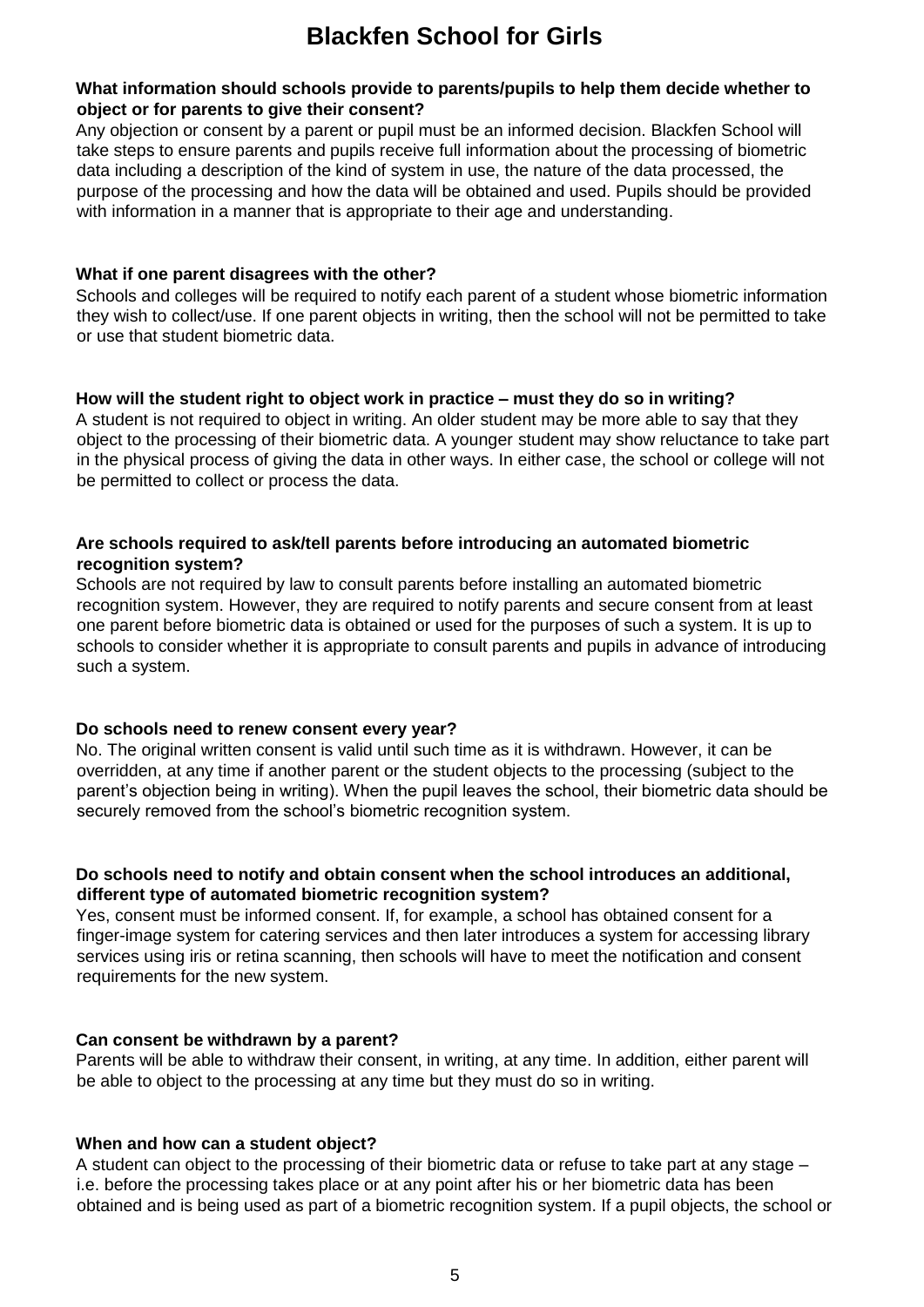college must not start to process his or her biometric data or, if they are already doing this, must stop. The student does not have to object in writing.

#### **Will consent given on entry to primary or secondary school be valid until the student leaves that school?**

Yes. Consent will be valid until the student leaves the school – subject to any subsequent objection to the processing of the biometric data by the student or a written objection from a parent. If any such objection is made, the biometric data should not be processed and the school or college must, in accordance with the Data Protection Act, remove it from the school's system by secure deletion.

#### **Can the school notify parents and accept consent via email?**

Yes – as long as the school is satisfied that the email contact details are accurate and the consent received is genuine.

#### **Will parents be asked for retrospective consent?**

No. Any processing that took place prior to the provisions in the Protection of Freedoms Act coming into force is not affected. After 1 September 2013 (when the new duties in the Act took effect), any school or college wishing to continue to process biometric data from that date must have already sent the necessary notifications to each parent of a student and obtained the written consent from at least one of them before continuing to use their student biometric data.

**Does the legislation cover other technologies such a palm and iris scanning?** Yes. The legislation covers all systems that record or use physical or behavioural characteristics for the purpose of identification. This includes systems which use palm, iris or face recognition, as well as fingerprints.

#### **Is parental notification and consent required under the Protection of Freedoms Act 2012 for the use of photographs and CCTV in schools?**

No – not unless the use of photographs and CCTV is for the purposes of an automated biometric recognition system. However, schools and colleges must continue to comply with the requirements in the Data Protection Act 2018 when using CCTV for general security purposes or when using photographs of pupils as part of a manual ID system or an automated system that uses barcodes to provide services to pupils. Depending on the activity concerned, consent may be required under the DPA before personal data is processed. The Government believes that the DPA requirements are sufficient to regulate the use of CCTV and photographs for purposes other than automated biometric recognition systems.

Photo ID card systems where a pupil's photo is scanned automatically to provide him or her with services would come within the obligations on schools and colleges under sections 26 to 28 of the Protection of Freedoms Act 2012 as such systems fall within the definition in that Act of automated biometric recognition systems.

**Is parental notification or consent required if a pupil uses or accesses standard commercial sites or software which use face recognition technology?** The provisions in the Protection of Freedoms Act 2012 only cover processing by or on behalf of a school or college. If a school or college wishes to use such software for school work or any school business, then the requirement to notify parents and to obtain written consent will apply. However, if a pupil is using this software